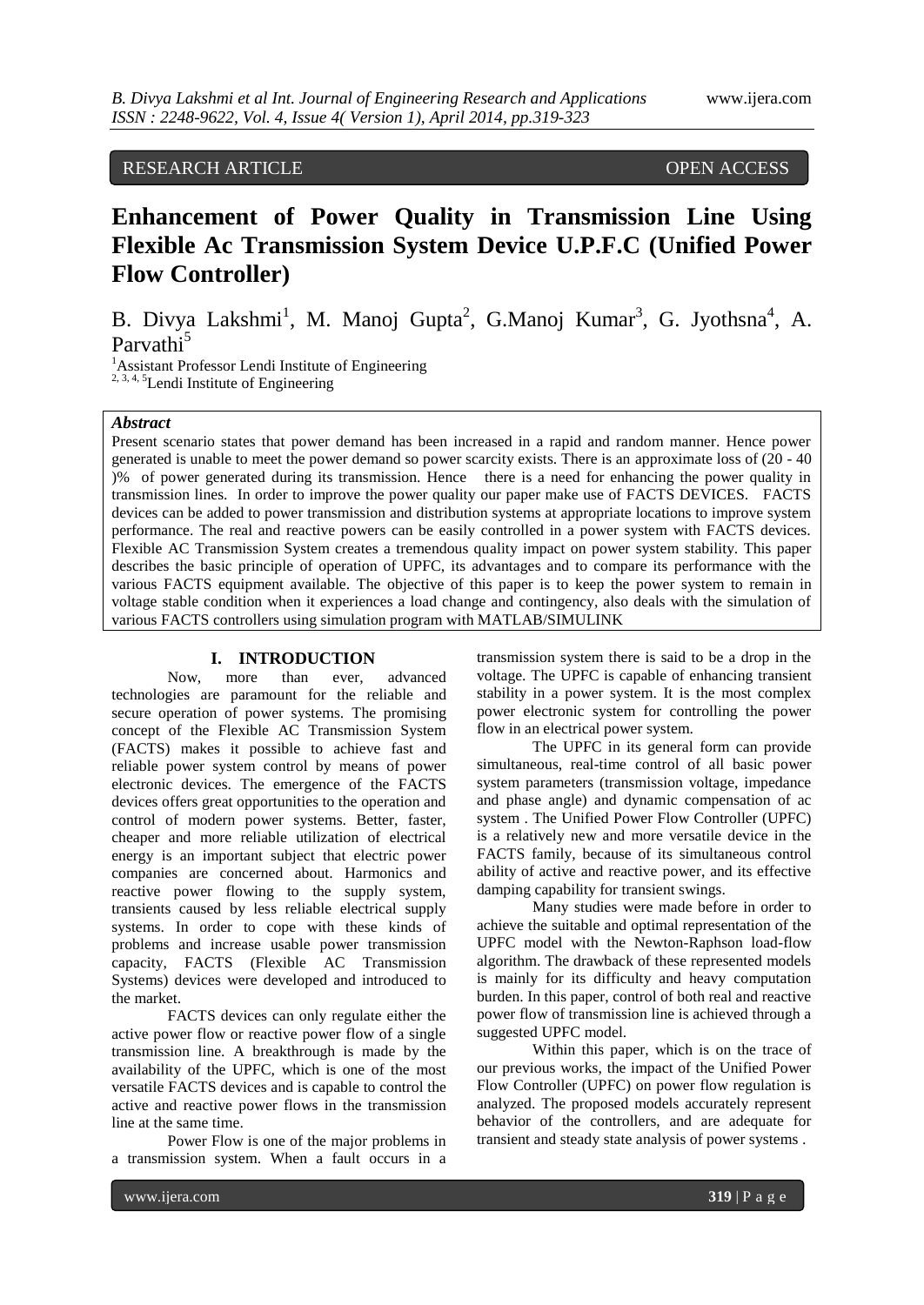In recent years, MATLAB has become more and more popular in all engineering fields for its flexibility and the well support from its toolboxes. The real power and reactive power in the load is measured using the Active & Reactive Power measurement block.

## **II. OPERATING PRINCIPLE OF UPFC**

The basic components of the UPFC are two voltage source inverters (VSIs) sharing a common dc storage capacitor, and connected to the power system through coupling transformers. One VSI is connected to in shunt to the transmission system via a shunt transformer, while the other one is connected in series through a series transformer. A basic UPFC functional scheme is shown in fig.1.



Fig.1 Basic functional scheme of UPFC

#### *A. Basic Transmission Line*

The voltage measurement block is used to measure the source voltage. The current measurement block is used to measure the instantaneous current flowing in the transmission line. Fig.2 represents the source impedance and the line impedance of (6+j0.023) Ω, and the load impedance of (2+j0.02)  $\Omega$ respectively. Scope displays the signals generated during a simulation. In, scope is used to view both the line current and source voltage.



Fig. 2 Basic 11 KV transmission line without compensation



Fig.3 Load Voltage & current Waveforms



Fig. 4 Active Power & reactive Powers



Fig. 5 Basic 33 KV transmission line without compensation



Fig .6 Active Power & reactive Powers

## **III. SIMULATION RESULTS**

*A. Fixed Capacitor Thyristor-Controlled Reactor*  The Fixed Capacitor Thyristor-Controlled Reactor (FC-TCR) is a var generator arrangement using a fixed (permanently connected) capacitance with a thyristor controlled reactor as shown in Fig.7. The model of FC-TCR with line voltage 11KV shown in Fig 8. Current through the reactor using the current measurement block .the line impedance of

 $(5+j0.023)$  Ω is represented by resistance and

inductance of source side.

www.ijera.com **320** | P a g e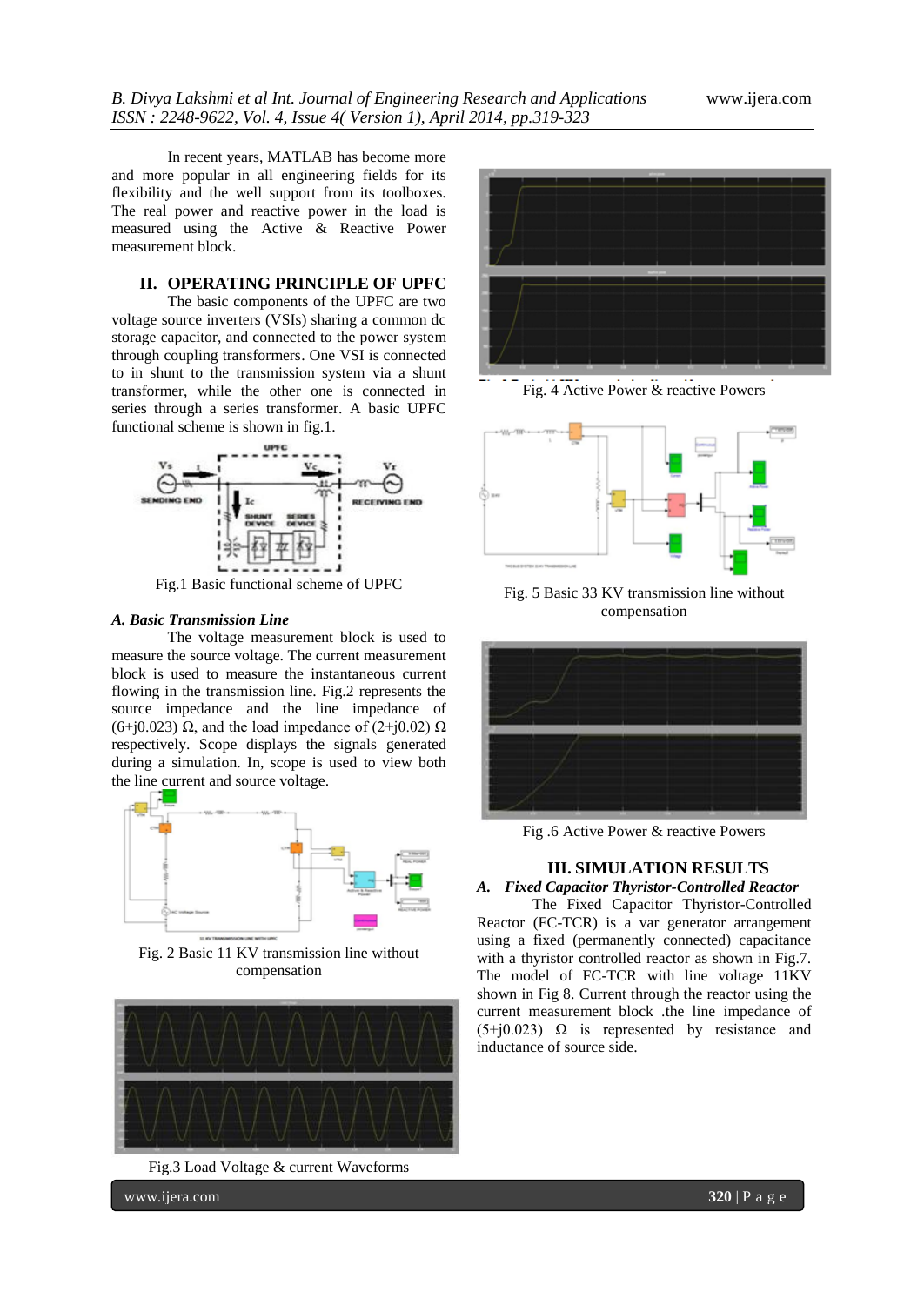

Fig. 7 Fixed Capacitor Thyristor Controlled



Fig. 8 Simulation Circuit of FC-TCR



Fig. 9 Active Power & reactive Powers

The value of FCTCR reactor is 100mh and apacitor C is the fixed capacitor of 200 μF. The current through FCTCR is shown in Fig.10 and behavior of Real and Reactive Power is bus voltage increases with the increase in the injected voltage. The corresponding graph is shown in fig. 16 shown in Fig. 11 also the load voltage and the load current respectively.



Fig. 10 Effective current through FCTCR



Simulation model of two bus system with UPFC shown in Fig. 12 The series convertor is represented as Voltage source (Vseries), and shunt convertor is represented as Voltage source (Vshunt). Power measurement block is connected at the load side to measure Real Power and Reactive Power.



Fig. 12 Simulation Circuit of UPFC

The Variation of Real power with the variation of injected angle is given in Table1. The real power is increase with the increase in the angle of injection [5]. The corresponding graph is shown in fig. 14 The Variation of Reactive power with the variation of injected angle is given in Table2. The bus voltage increases with the increase in the injected voltage. The corresponding graph is shown in fig. 16.



Fig. 13 Active Power & Reactive Powers

The Real power and the Reactive Powers measured in the load are 0.23MW and 1.12MVAR as shown in Fig.13. By introducing FACTS Controllers in the transmission line, the power flow can be increased [6] [7].

Table.1 Variation of Real Power & Angle of injected Voltage

|              | S. No. Angle of injected<br><b>Voltage in series</b><br>$(\text{deg})$ | <b>Real Power</b><br>(MW) |
|--------------|------------------------------------------------------------------------|---------------------------|
| 1            |                                                                        | 0.274                     |
| $\mathbf{2}$ | 30                                                                     | 0.338                     |
| 3            | 60                                                                     | 0.471                     |
|              | 90                                                                     | 0.644                     |
| 5            | 120                                                                    | 0.807                     |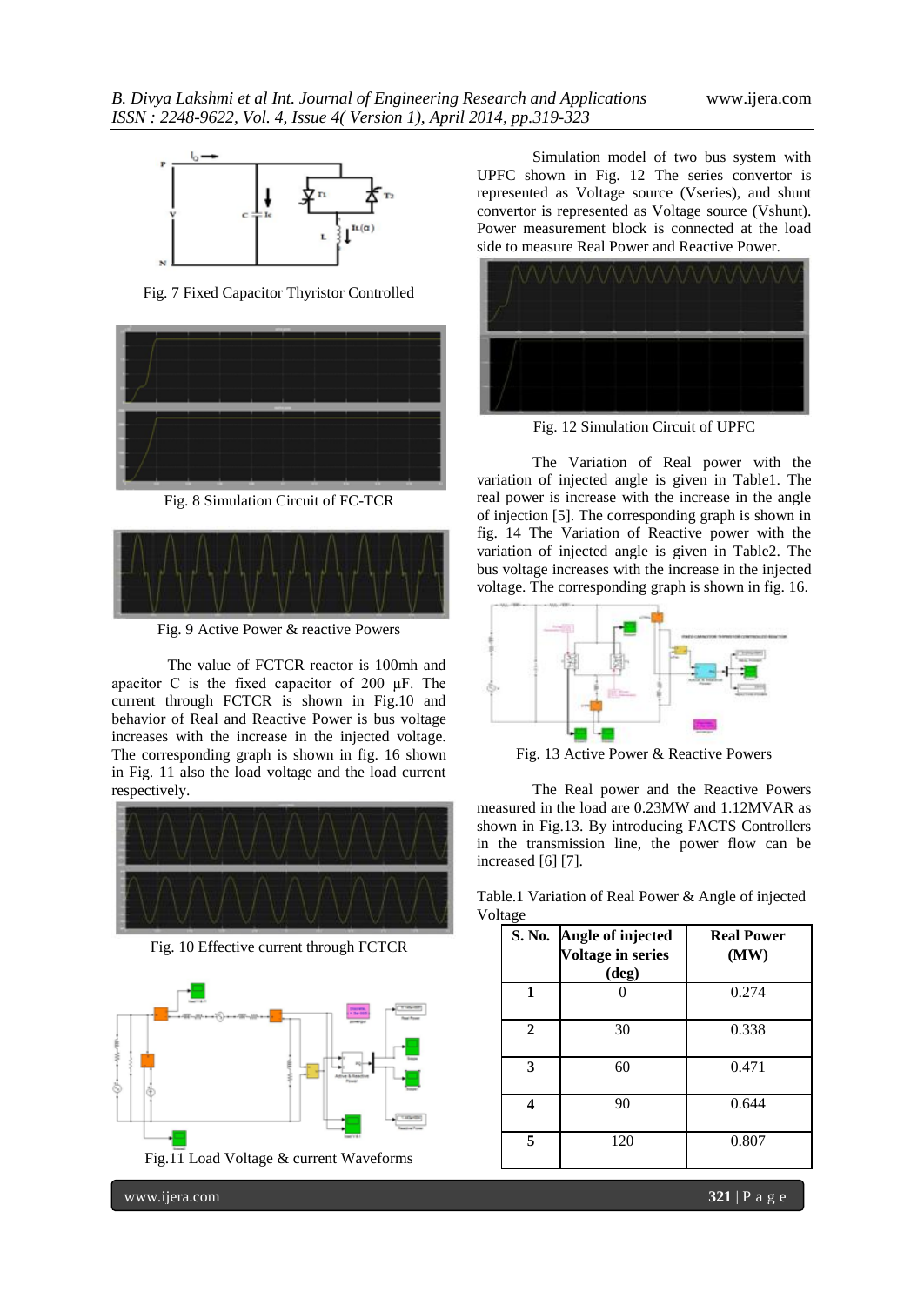The reactive power can be further increased by increasing the magnitude of injected voltage. The corresponding graph is shown in fig. 16. It can be seen that the reactive power further increases with the increase in the injected voltage.



Fig. 15 Simulation Circuit of Shunt injected UPFC

Table.3 shows the variation of Real and Reactive powers by injecting a series voltage of fixed magnitude 3kV at different angles of injection from 0° to 360°[8] Table.2 shows the variation of Reactive Powers.

|              | Angle of injected<br>Voltage in shunt<br>(KV) | <b>Reactive Power</b><br>(VAR) |
|--------------|-----------------------------------------------|--------------------------------|
| $\mathbf{1}$ | 2.5                                           | 39.45                          |
| $\mathbf{2}$ | 3                                             | 157.8                          |
| 3            | 3.5                                           | 355.1                          |
| 4            | 4                                             | 631.3                          |
| 5            | 4.5                                           | 986.4                          |
| 6            | 5                                             | 1420                           |
| 7            | 5.5                                           | 1933                           |

## **IV. RESULTS**

Power quality enhancement is done bu using upfc which enhances the real and reactive power by increasing the angle of injection.by using upfc it has wide flexibity to control real and reactive powers of the transmission line when upfc introduced. The similar to the predicted results.

Table.3 Variation of Real and Reactive Powers with variation in the angle of injected voltage

| S.<br>No.    | Angle of<br>injected | Real<br>Power | <b>Reactive</b><br>Power in |
|--------------|----------------------|---------------|-----------------------------|
|              | <b>Voltage</b>       | in            | (MVAR)                      |
|              | (Deg)                | (MW)          |                             |
| 1            | 0                    | 0.274         | 0.007                       |
| $\mathbf{2}$ | 30                   | 0.338         | 0.009                       |
| 3            | 60                   | 0.471         | 0.012                       |
| 4            | 90                   | 0.644         | 0.017                       |
| 5            | 120                  | 0.807         | 0.021                       |
| 6            | 150                  | 0.644         | 0.017                       |
| 7            | 180                  | 0.920         | 0.026                       |
| 8            | 240                  | 0.697         | 0.021                       |
| 9            | 270                  | 0.532         | 0.016                       |
| 10           | 300                  | 0.387         | 0.019                       |
| 11           | 360                  | 0.274         | 0.007                       |

#### **V. CONCLUSION**

Improvement of simulation on power quality using facts devices in a MATLAB SIMULINK has been presented. Devices like UPFC made the improvement of power quality by injecting the voltage which avoids the major problems in transmission system. As UPFC is fast and reliable device when compared with other facts devices .the results of simulation of transmission lines have been obtained using MATLAB SIMULINK. The simulation results are similar to the predicted results. Analysing the results has given an indication that UPFC are very useful when it comes to organize and maintain power system. Following conclusions are made-

- $\triangleright$  Power flow control is achieved and congestion is less.
- $\triangleright$  Transient stability is improved.
- > Faster Steady State achievement.
- > Improved Voltage Profile

### **REFERENCES**

- [1] N. G. Hi ngorani and L. Gyugyi "Understanding FACTS concepts and technology of flexible AC transmission systems", IEEE Press, New York, 2000.
- [2] Raju Pandey and A. K. Kori August (2012) "Real and Reactive Power flow Control Using Flexible Ac Transmission System connected to a Transmission line: a Power Injection Concept", Volume 1, Issue 6, ISSN: 2278 – 1323 International Journal of Advanced Research in Computer Engineering & Technology (IJARCET) pp.